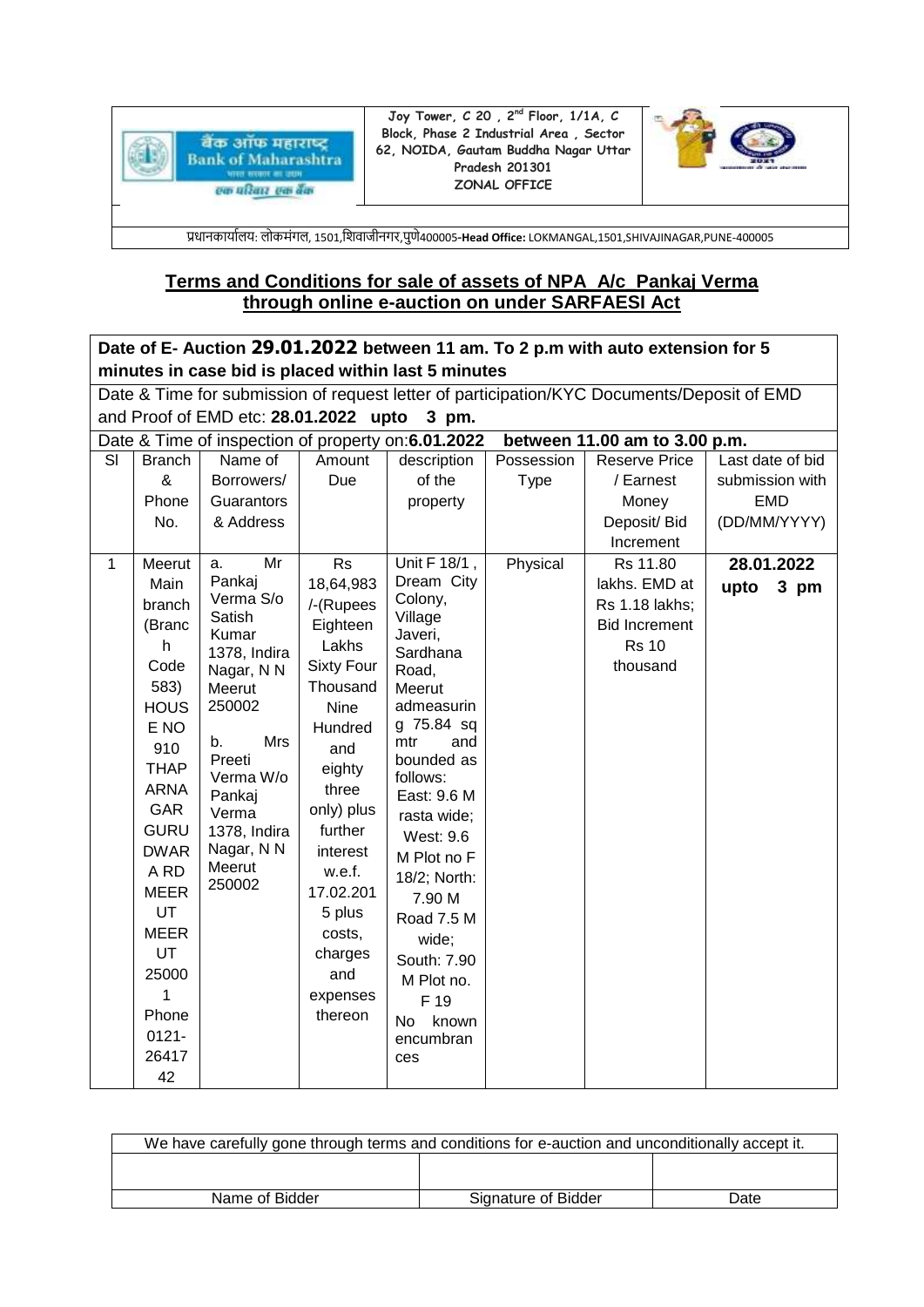# **1. Nature and Object of Online Sale:**

- **a.** The online e-auction sale is with the object of Free and Fair Sale, Transparency and for achieving best-possible recovery of public money.
- **b.** The sale is governed by the Provisions of the Securitization and Reconstruction of Financial Assets and Enforcement of Security Interest Act, 2002 and Security Interest (Enforcement) Rules, 2002 and the following specific terms and conditions.
- **2.** The auction sale will be On-line E-Auction / Bidding through website [https://www.mstcecommerce.com](https://www.mstcecommerce.com/) on **29.01.2022** for mentioned property **between 11 a m to 2 p.m., with unlimited extension of 5 minutes time in case of receipt of bid in last 5 minutes.** Bidders shall improve their offers in multiple of **Rs 10,000/** during online bidding of the property.
- 3. Platform(https:www.mstccoomerce.com) for e-auction will be provided by e auction service provider M/s MSTC Limited having its Registered office as at 225-C, A.J.C Bose Road, Kolkatta-700020(contact Phone & Toll Free Numbers 079- 41072412/411/413 or 1800-103-5342). The intending Bidders/Purchasers are required to participate in the e-auction process at e-auction service providers website https:www.mstcecommerce.com. This Service Provide will also provide online demonstration/training on e-Auction on the portal.
- 4. Notice, Terms and Conditions of e-auction, Help Manual on operational part of e-Auction from e-Bikray-IBAPI portal [\(https://www.ibapi.in\)](https://www.ibapi.in/).
- 5. The intending Bidders/Purchasers are requested to register on portal (https:wwwmstcauction.com) using their mobile number and email id. Further, they will upload the requisite KYC documents. Once the KYC documents are verified by eauction service provider (may take 2 working days), the intending Bidders/Purchasers has to transfer the EMD amount using online mode in his Global Wallet. Only after having sufficient EMD in his Wallet, the interested bidder will be able to bid on the date of e-auction.
- 6. Earnest Money Deposit(EMD) amount as mentioned above shall be paid online through only one mode i.e. NEFT (After generation of Challan from https:www.mstcecommerce.com) in bidders Global EMD Wallet. NEFT transfer can be done from any Scheduled Bank. Payment of EMD by any other mode such as Cheques will not be accepted. Bidders not depositing the required EMD online, will not be accepted. Bidders, not depositing the required EMD online, will not be allowed to participate in the e-auction. The Earnest Money Deposited shall not bear any interest.
- 7. Bidders may give offers either for one or for all the properties, as the case may be. In case of offers for more than one property, bidders will have to deposit the EMD for

| We have carefully gone through terms and conditions for e-auction and unconditionally accept it. |                     |      |  |
|--------------------------------------------------------------------------------------------------|---------------------|------|--|
|                                                                                                  |                     |      |  |
|                                                                                                  |                     |      |  |
| Name of Bidder                                                                                   | Signature of Bidder | Date |  |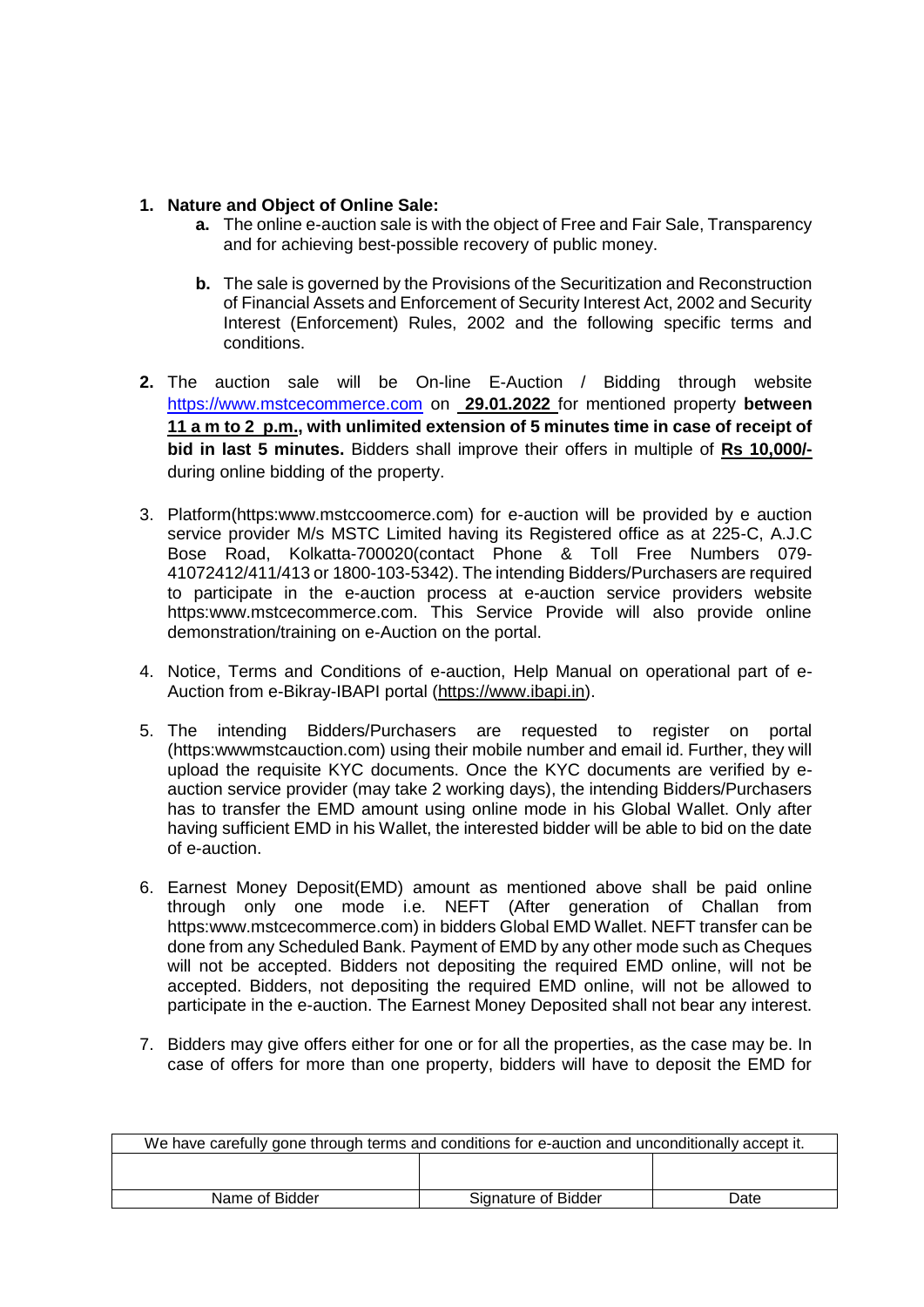each property. Bidder's Global Wallet should have sufficient balance (>=EMD amount) at the time of bidding.

- 8. It is the responsibility of intending Bidder(s) to properly read the Sale Notice, Terms and Conditions of e-auction, Help Manual on operational part of e-auction and follow them strictly.
- 9. In case of any difficulty or need of assistance before or during the e-auction process may contact authorized representative of our e-auction service provider[\(https://www.mstcecommerce.com/](https://www.mstcecommerce.com/)). Details of which are available on the eauction portal.
- 10. After finalization of e-auction by the Authorised Officer, only successful bidder will be informed by our above referred service provider through SMS/email. (On mobile no/email address given by them/registered with the service provider).
- 11. The secured asset will not be sold below reserve price.
- 12. The successful bidder shall have to deposit 25% (twenty five percent) of the bid amount, less EMD amount deposited on the same day or not later than the next working day and the remaining amount shall be paid within 15 days from the date of auction in the form of Demand Draft in favour of "The Authorised Officer, Bank of Maharashtra, payable at NOIDA or through RTGS/NEFT in the Account No. 60371082155 Account Name: **Authorised Officer SARFAESI Act** IFSC Code **MAHB0001340.** In case of failure of deposit the amounts as per above within the stipulated time, the amount deposited by successful bidder will be forfeited to the Bank and Authorised Officer shall have the liberty to conduct fresh auction/sale of the property & the defaulting bidder shall not have claim over the forfeited amount and property.

# **13. Caution to bidders:**

- **a.** Property is sold on "AS IS WHERE IS", "AS IS WHAT IS" AND "WHATEVER THERE IS" basis after taking physical possession of the properties.
- **b.** To the best of knowledge and information of the Authorised Officers, there are no encumbrances on the properties. However, the intending bidders should make their own independent inquiries regarding the encumbrances, title of property put on auction, physical area of property, and claims / rights / dues / affecting the property, prior to submitting their bid. Further the bidder/purchaser should make their own inquiries regarding any statutory liabilities, arrears of tax, claims etc. by themselves before making the bid. The e-Auction advertisement does not constitute and will not be deemed to constitute any commitment or any representation on the part of the bank. The property is being sold with all the existing and future encumbrances whether known or unknown to the bank. The Authorised Officer / Secured Creditor shall not be responsible in any way for any claims / rights / dues.
- **c.** The Bank does not undertake any responsibility to procure any permission/license, NOC, etc. in respect of the property offered for sale or for any dues like outstanding water/service charges, transfer fees, electricity dues, dues to the Municipal Corporation/local authority/Co-operative Housing Society

| We have carefully gone through terms and conditions for e-auction and unconditionally accept it. |                     |      |  |
|--------------------------------------------------------------------------------------------------|---------------------|------|--|
|                                                                                                  |                     |      |  |
|                                                                                                  |                     |      |  |
| Name of Bidder                                                                                   | Signature of Bidder | Date |  |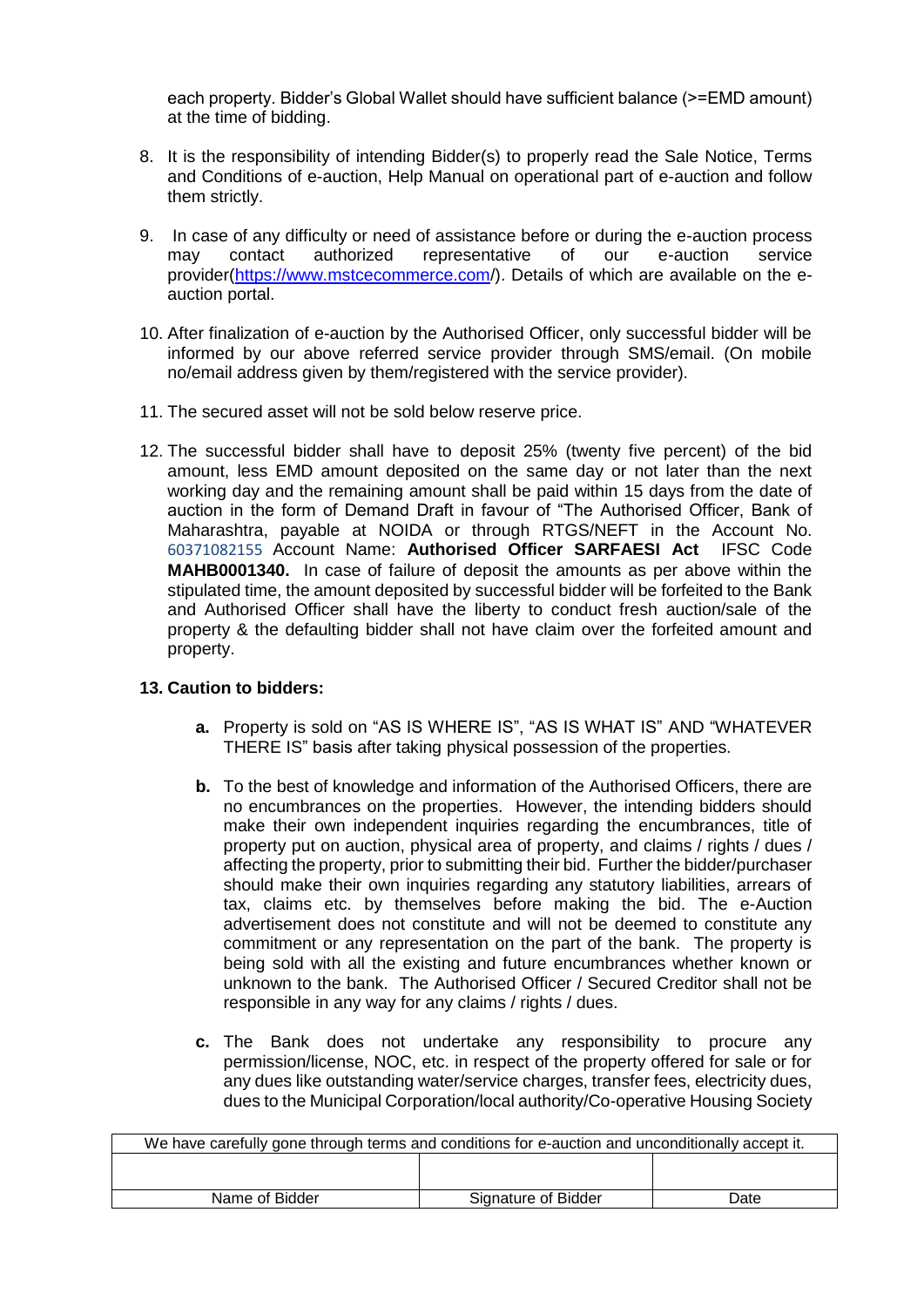or any other dues, taxes, levies, fees, transfer fees if any in respect of and/or in relation to the sale of the said property. Successful Bidder has to comply with the provisions of Income Tax regarding purchase of property & to pay the tax to the authorities as per applicable rates.

- **d.** Bidders are advised / cautioned to verify the concerned Revenue Records/ other Statutory authorities such as Sales Tax/Excise/Income Tax etc. and shall satisfy themselves regarding the nature, description, condition, encumbrance, lien, charge, statutory dues, etc over the property before submitting their bids.
- **e.** Bidders are advised to go through all the terms and conditions of sale and also in the corresponding public sale notice in the details before submitting the bid and participating in the online bidding/auction.
- **f.** Statutory dues/liabilities etc., due to the Government/Local Body, if any, shown in the sale notice/tender document shall be borne by the purchaser(s).
- **g.** The notice for sale is also being published in vernacular. The English version shall be final if any question of interpretation arises.

# **14. Inspection of Property/Immovable Assets:**

- **a.** Property/Assets can be inspected on the date(s) given in the public sale notice, and on any other at the discretion of Authorised Officer**.** For prior appointment please contact Ms Jayshree Singh
- **b.** Bidders shall inspect the property/Assets and satisfy themselves regarding the physical nature, condition, extent, etc of the property/Assets.
- **c.** Bidders are bound by the principle of caveat emptor (Buyer Beware).

# **15. Inspection of Title Deeds:**

**a.** Bidders may inspect and verify the title deeds and other documents relating to the property available with the Bank.

# **16. Submission of bid forms:**

- **a.** Bids shall be submitted online only, within time and on or before the last date and time given in the sale notice.
- **b.** Bidders may give offers either for one or for all the properties. In case of offers for more than one property bidders will have to deposit the EMD for each property.
- **c.** Intending bidder should hold a valid e-mail id. All the correspondences will be done through E-mail. Interested bidders should have their own arrangements for internet service. Internet connectivity and other paraphernalia requirements shall have to be ensured by the bidders themselves.
- **d.** Bids form shall be duly filled in with all the relevant details. The bidders should upload scanned copies of PAN card and proof of residential address, while

| We have carefully gone through terms and conditions for e-auction and unconditionally accept it. |                     |      |  |
|--------------------------------------------------------------------------------------------------|---------------------|------|--|
|                                                                                                  |                     |      |  |
|                                                                                                  |                     |      |  |
| Name of Bidder                                                                                   | Signature of Bidder | Date |  |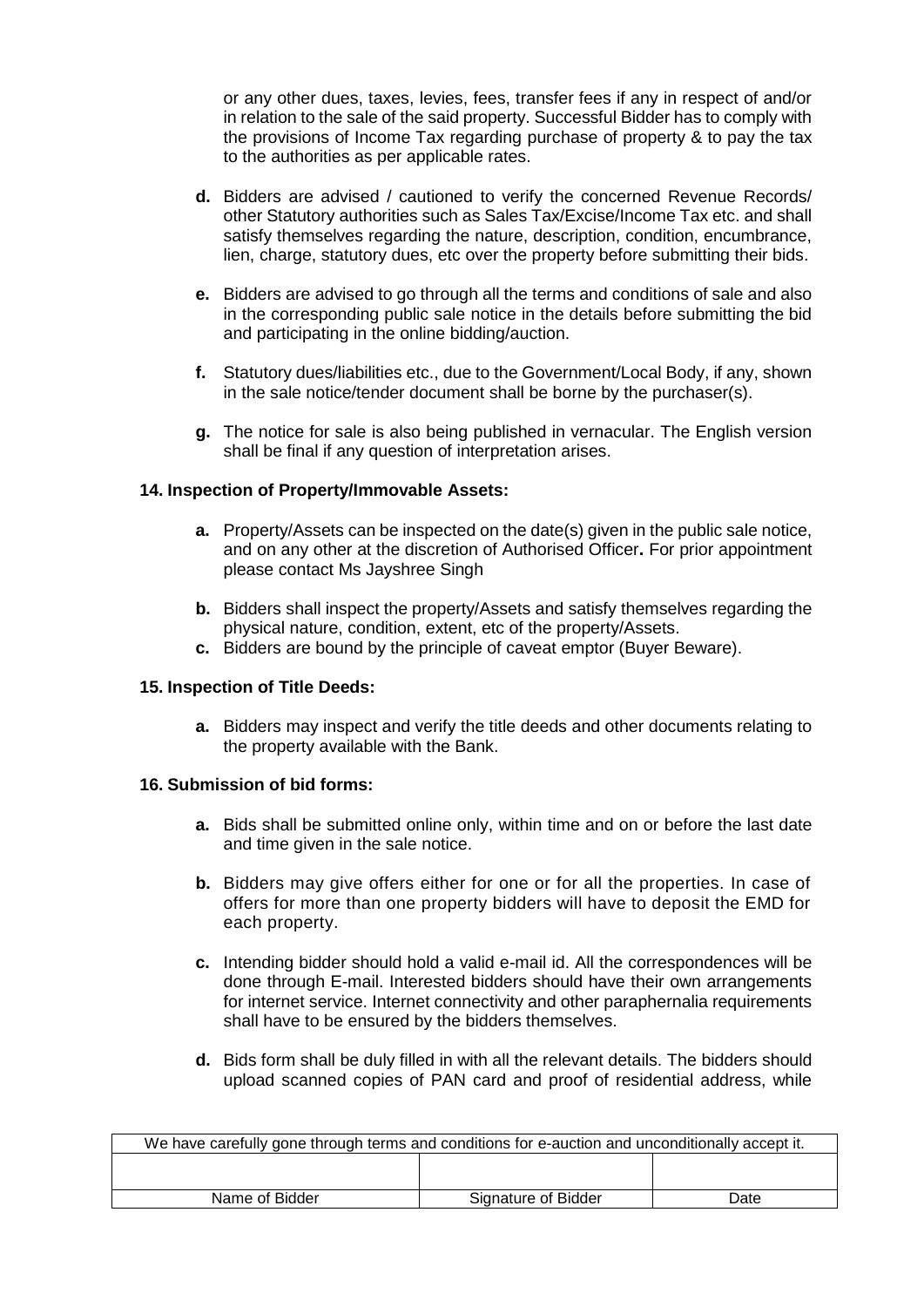submitting e- tender/bid form. The bidders other than individuals should also upload proper mandate for e bidding.

- **e.** Bidders staying abroad/NRIs/PIOs/Bidders holding dual citizenship must submit photo page of his/her valid Indian Passport.
- **f.** Incomplete/unsigned bids without EMD remittance details will be summarily rejected. NRI Bidders must necessarily enclose a copy of Photo page of his/her Passport.
- **g.** Only copy of PAN Card, Passport, Voter's ID, Valid Driving License or Photo Identity Card issued by Govt. and PSU will be accepted as the identity document and should be submitted along with the bid form.
- **h.** Original Identity Document copy of which is submitted along with the bid form must be produced on demand.

### **17. Bid Multiplier:**

**a.** The bidders shall increase their bids in multiplies of the amount specified in the public sale notice/Terms and condition of Sale.

### **18. Duration of Auction sale:**

- **a.** Online auction sale will start automatically on and at the time given in the public sale notice/Tender Document.
- **b.** Auction/Bidding time will initially be for specified period and if bidding continues, the bidding process will get automatically extended five minutes duration of each and kept open till the auction-sale concludes.
- **c.** If any market-leading bid (bid higher than the highest at the point in time) is received within the last five minutes of closing time, the bidding time will be extended automatically by five minutes and if no bid higher than last quoted highest bid is received within the said extended five minutes, the auction sale will automatically get closed at the expiry of the extended five minute. There will thus be an extension of bidding-time, each of five minutes duration, till auction is concluded.
- **d.** Bidders are advised to enter their bid accordingly keeping in mind the five minutes duration.
- **e.** No complaint on time-factor or paucity of time for bidding will be entertained.

### **19. Online Bidding:**

- **a.** Auction/ bidding will be only online bidding through the portal provided by the service provider.
- **b.** In case of sole bidder, the sale may be accepted or deferred and property be brought for resale or otherwise sale will be deferred or cancelled.

| We have carefully gone through terms and conditions for e-auction and unconditionally accept it. |                     |      |  |
|--------------------------------------------------------------------------------------------------|---------------------|------|--|
|                                                                                                  |                     |      |  |
|                                                                                                  |                     |      |  |
| Name of Bidder                                                                                   | Signature of Bidder | Date |  |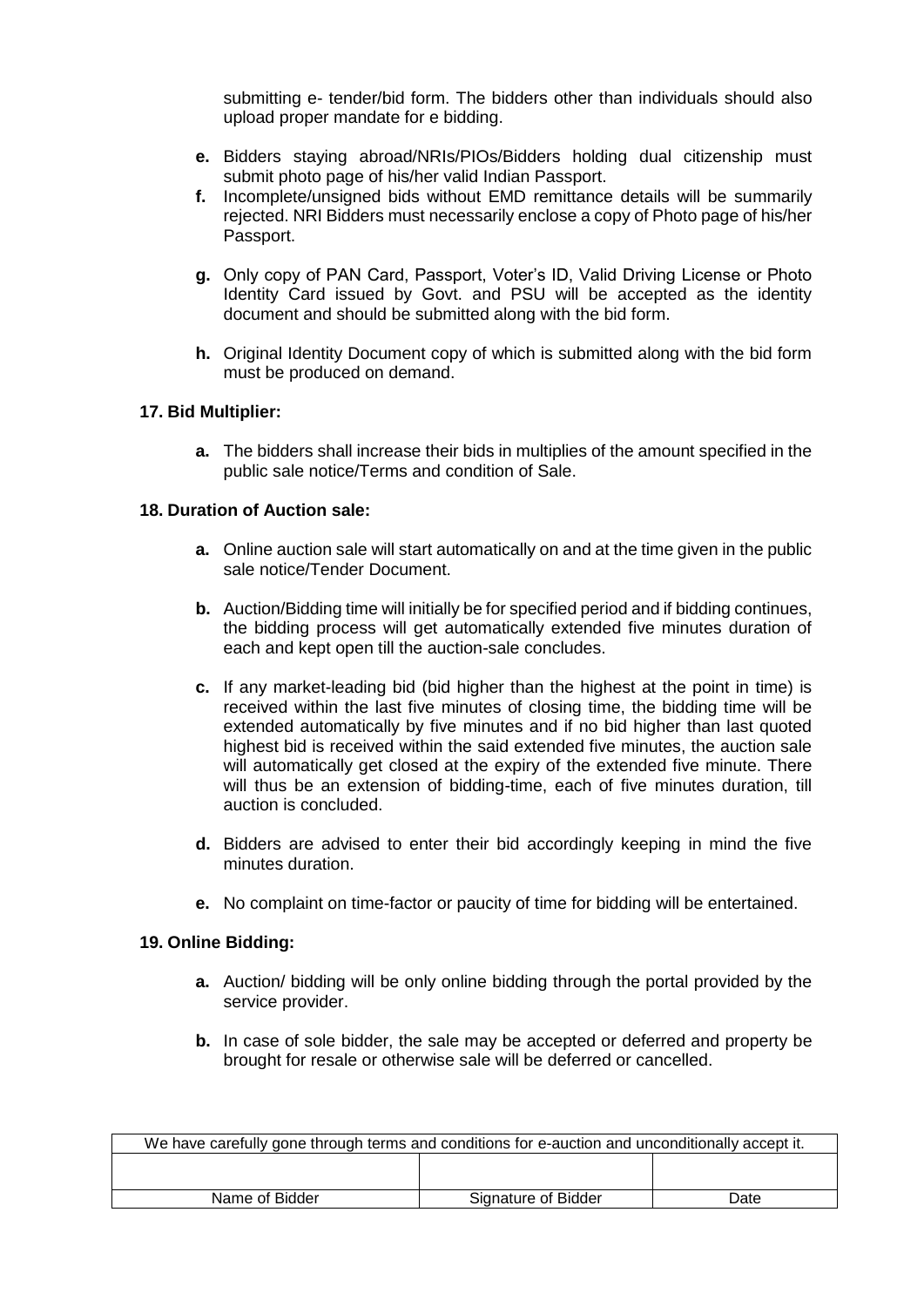- **c.** Bidders are cautioned to be careful while entering their bid amount and to check for alteration, if any, before confirming the same.
- **d.** No request/complaint of wrong bidding will be entertained for canceling the sale and in such case, the EMD amount will be forfeited.

# **20. Declaration of successful bidder:**

- **a.** Highest bidder will be declared the successful bidder and sale will be confirmed in his favour in consultation of Secured Creditor. Intimation to this effect will be given through e-mail by service provider/Bank.
- **b.** Highest bid will be provisionally accepted on "subject to approval" basis and the highest bidder shall not have any right/title over the property until the sale is confirmed by the Authorized Officer.
- **c.** All intimations to bidders/auction purchaser will be primarily through e-mail by the service provider/Bank. Date of sending e-mail will be considered as date of intimation. If no intimation reaches, bidders are expected to take efforts to find out status from the Bank. Non-receipt of intimation should not be an excuse for default/non-payment.

# **21. Deposit of purchase price:**

- **a.** The bidder declared successful, shall pay, immediately on the same day after such declaration, a deposit of 25% (less EMD already paid) on the amount of his purchase money.
- **b.** In case of the auction-sale proceeding and concluding beyond the banking transaction hours, the deposit of 25% of purchase price (less EMD already paid) shall be remitted before 5.00 p.m. of the next working day.
- **c.** The balance amount of purchase money shall be paid on or before the fifteenth day from the date of the sale or within such period as may be extended, for the reason to be recorded, by the Authorised Officer.
- **d.** It shall be the responsibility of the successful bidder to remit the TDS @ 1% as applicable u/s 194 1-A if the aggregate of the sums credited or paid for such consideration is Rs. 50 lakhs or more. TDS should be filed online by filling form 26QB & TDS certificate to be issued in form 16 B. The purchaser has to produce the proof of having deposited the income tax into the government account.

# **22. Default of Payment:**

- **a.** Default of payment of 25% of bid amount (less EMD) on the same day or the next working day as stated in para 21 above and 75% of balance bid amount within the stipulated time shall render automatic cancellation of sale without any notice.
- **b.** The EMD and any other monies paid by the successful bidder shall be forfeited by the Authorised Officer of the Bank.

| We have carefully gone through terms and conditions for e-auction and unconditionally accept it. |                     |      |  |
|--------------------------------------------------------------------------------------------------|---------------------|------|--|
|                                                                                                  |                     |      |  |
|                                                                                                  |                     |      |  |
| Name of Bidder                                                                                   | Signature of Bidder | Date |  |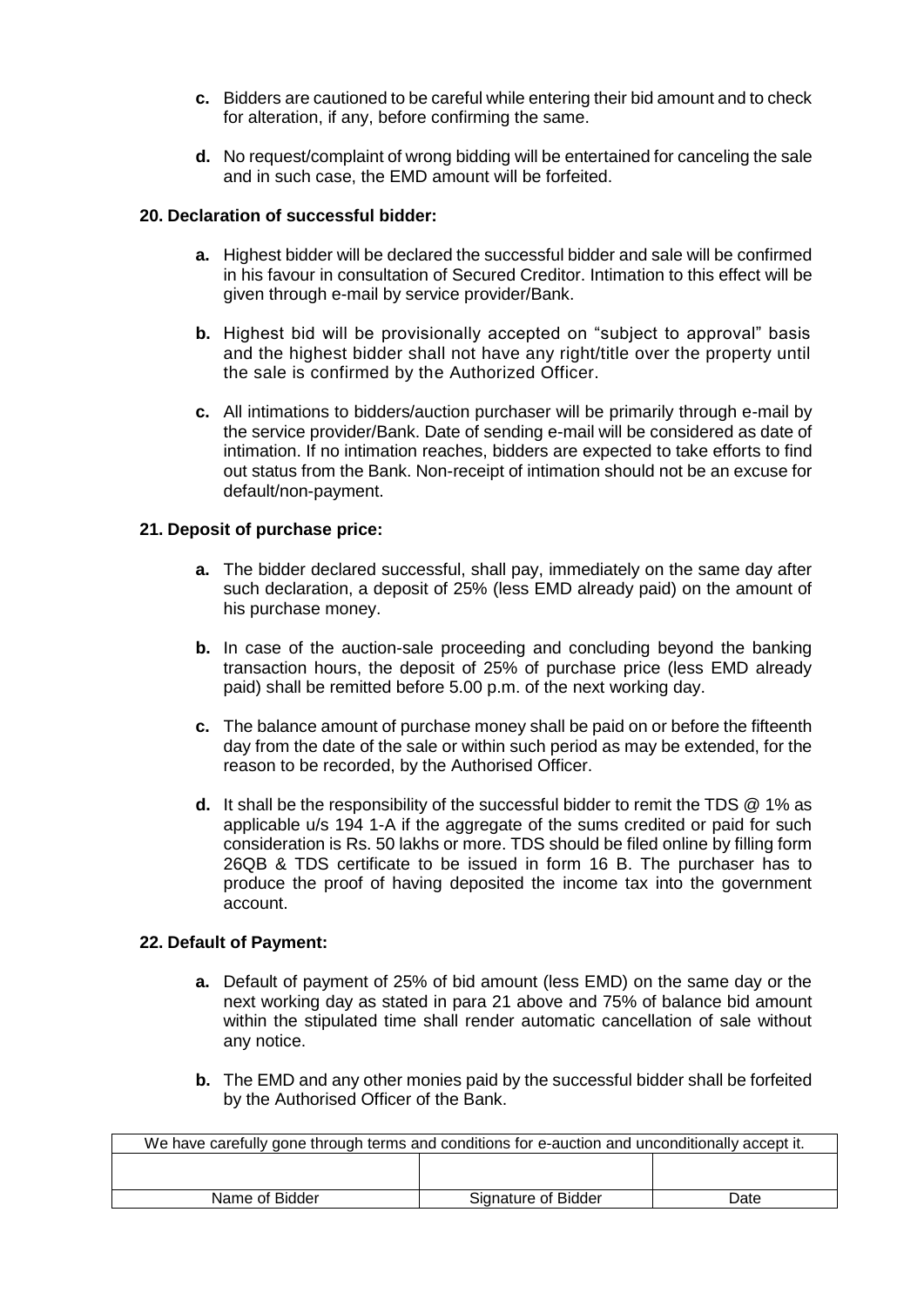# **23. Sale Certificate / Payment of Stamp Duty:**

- **a.** On confirmation of the sale by the Bank and compliance of the terms of payment, the Authorized Officer shall issue a certificate of sale of the said property in favour of the successful bidder/purchaser in the form given in Appendix V to Enforcement of Security Interest Rules. The sale certificate shall be issued only in the same name in which the tender /bid is submitted.
- **b.** No request for inclusion/substitution of names, other than those mentioned in the bid, in the sale certificate will be entertained.
- **c.** Sale Confirmation/Sale Certificate shall be collected in person or through an authorized person.
- **d.** The successful bidder would bear all the charges/fees payable for conveyance such as stamp duty, registration fee or any other cost as applicable as per law. All statutory/non stator dues, taxes, rates, assessments, charges fees etc. will be responsibility of the successful bidder only.
- **e.** The Sale Certificate will not be issued pending operation of any stay/ injunction/ restraint order passed by the DRT/DRAT/High Court or any other court against the issue of Sale Certificate. Further no interest will be paid on the amount deposited during this period.
- **f.** The deposit made by the successful-bidder, pending execution of Sale Certificate, will be kept in non-interest bearing deposit account.
- **g.** No request for return of deposit either in part or full/cancellation of sale will be entertained.

# **24. Return of EMD:**

- **a.** EMD of unsuccessful bidders will be returned through NEFT/RTGS transfer to the bank account details provided by them in the bid form and intimated via their email id.
- **b.** Unsuccessful bidders shall ensure return of their EMD and if not, immediately to contact the Authorised Officer of the Bank.

# **25. Stay/Cancellation of Sale:**

- **a.** In case of stay of further proceedings by DRT/DRAT/High Court or any other Court, the auction may either be deferred or cancelled and persons participating in the sale shall have no right to claim damages, compensation or cost for such postponement or cancellation.
- **b.** Default in payment of 25% of the purchase price in time or the balance purchase price within the stipulated/extended time shall result in forfeiture and cancellation of sale and Bank will be entitled to re-auction the same.

| We have carefully gone through terms and conditions for e-auction and unconditionally accept it. |                     |      |  |
|--------------------------------------------------------------------------------------------------|---------------------|------|--|
|                                                                                                  |                     |      |  |
|                                                                                                  |                     |      |  |
| Name of Bidder                                                                                   | Signature of Bidder | Date |  |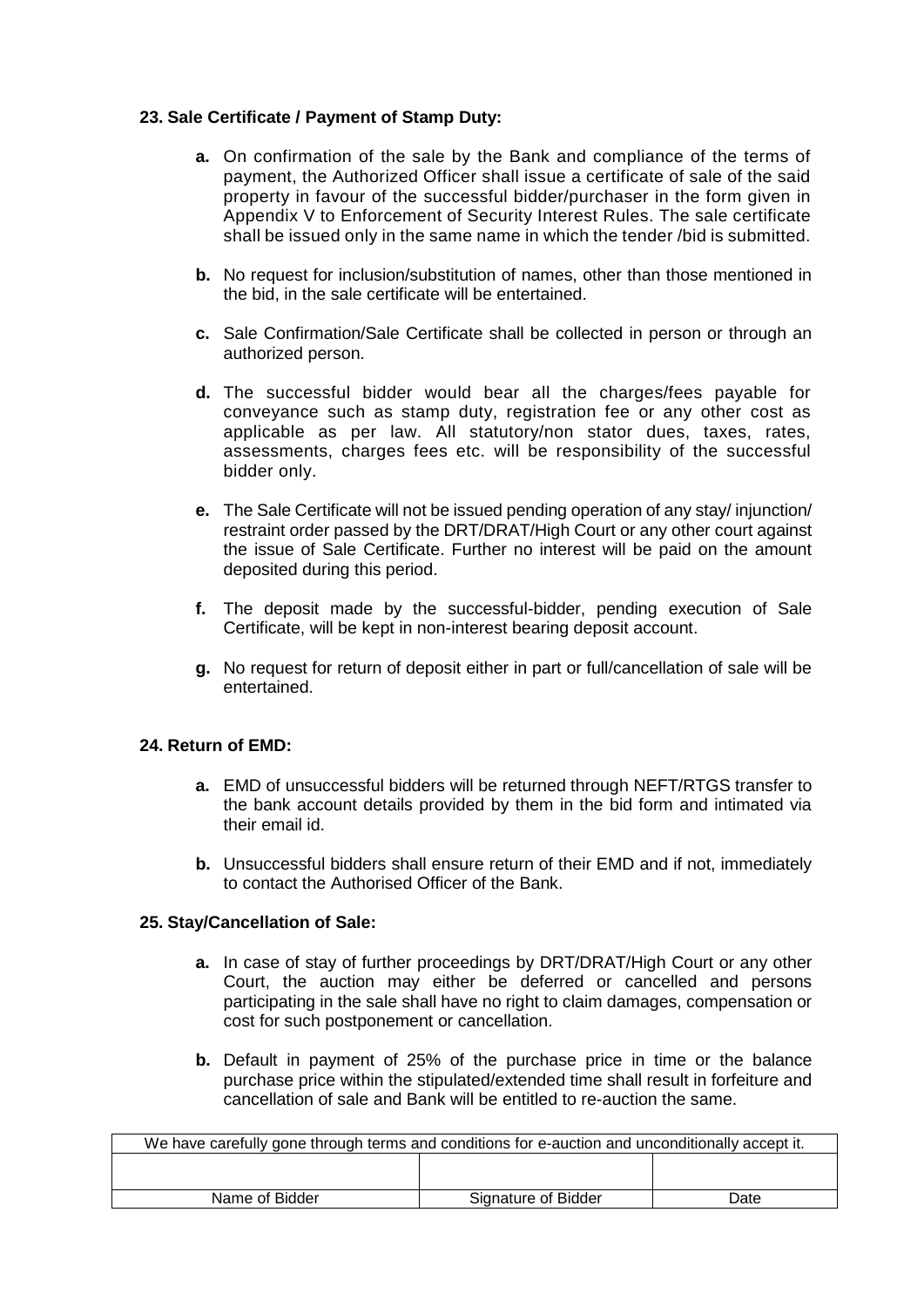### **26. Delivery of Title Deeds:**

**a.** The title deeds and other documents related to the property and deposited with the Bank for creation of Equitable Mortgage shall be delivered to the Successful bidder/Auction Purchaser, on execution of the Sale Certificate.

### **27. Delivery of possession:**

**a.** All expenses and incidental charges there-to shall be borne by the auction purchaser.

### **28. Other Conditions:**

- **a.** The Authorised Officer will be at liberty to amend/ modify/ delete any of the conditions as may be deemed necessary in the light of facts and circumstances of each case.
- **b.** The Bank has the absolute right and discretion to accept or reject any bid or adjourn/postpone/cancel the sale/modify any terms and conditions of the sale without any prior notice and assigning any reason.
- **c.** The Authorised Officer reserves the right to accept or reject all or any bid or bids without assigning any reason and to postpone or cancel the sale without assigning any reason.
- **d.** Bidders shall be deemed to have read and understood all the conditions of sale and are bound by the same.
- **e.** No counter-offer/conditional offer/conditions by the bidder and/or successfulbidder will be entertained.
- **f.** The Borrowers attention is invited to the provisions of sub-section 8 of section 13 of the Act in respect of time available, to redeem the secured asset.
- **g.** Particulars specified in respect of the property in the public notice have been stated to the best of the information of the Authorized Officer/Bank and Bank would not entertain any claim or representation in that regard from the bidders.
- **h.** This publication is also thirty days' notice required under SARFAESI Act to the above borrower/guarantor.
- **i.** Disputes, if any, shall be within the jurisdiction of Courts of Uttar Pradesh only.
- **j.** Words and expressions used herein above shall have the same meaning as assigned to them in SARFAESI Act, 2002, and the Rules framed thereunder.

# **Place: NOIDA Authorised Officer**

| We have carefully gone through terms and conditions for e-auction and unconditionally accept it. |                     |      |  |
|--------------------------------------------------------------------------------------------------|---------------------|------|--|
|                                                                                                  |                     |      |  |
| Name of Bidder                                                                                   | Signature of Bidder | Date |  |